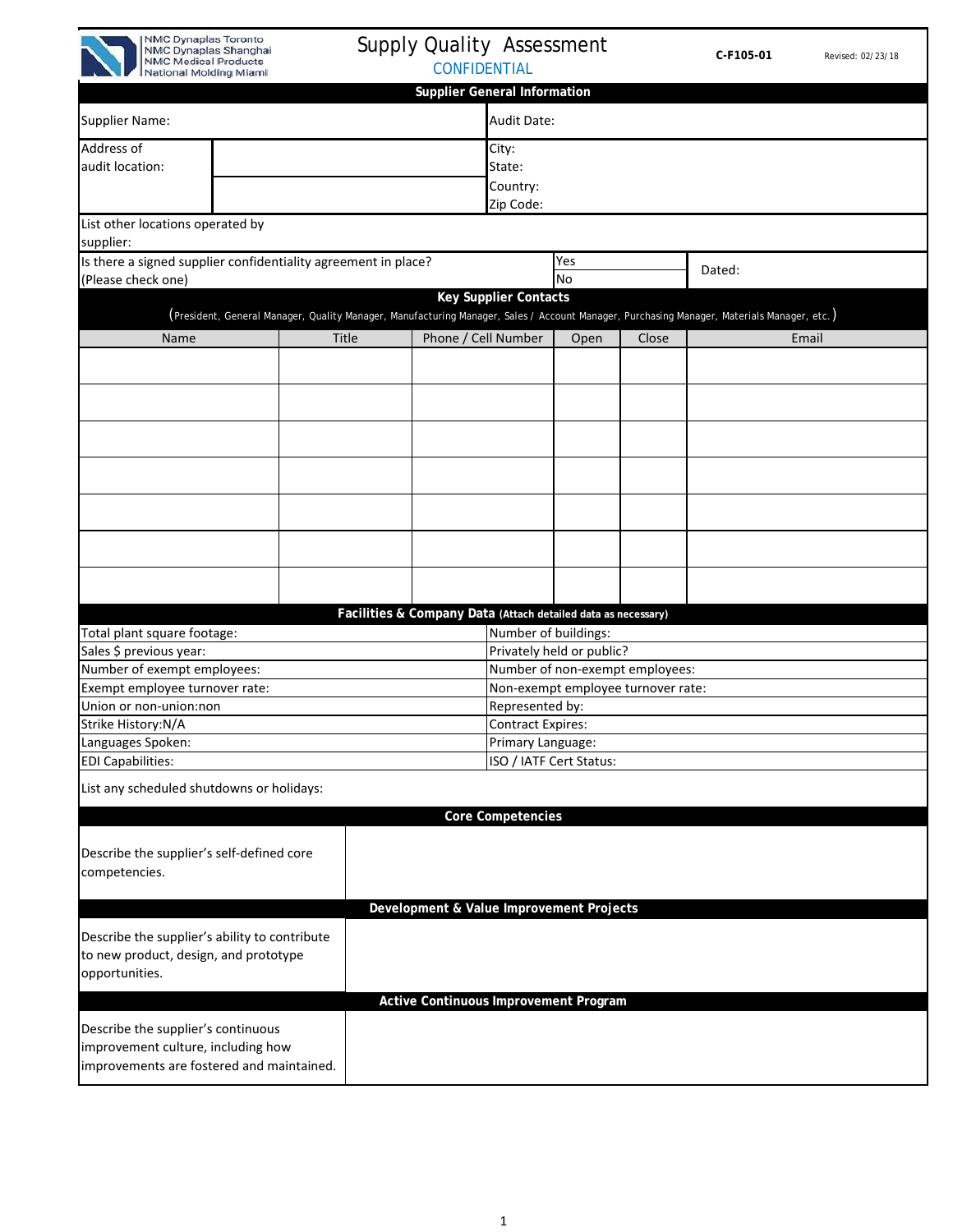| NMC Dynaplas Toronto<br><b>Supply Quality Assessment</b><br>NMC Dynaplas Shanghai<br>C-F105-01<br><b>NMC Medical Products</b><br><b>CONFIDENTIAL</b><br>National Molding Miami                                                                                                                                                   |                                                            | Revised: 02/23/18                      |
|----------------------------------------------------------------------------------------------------------------------------------------------------------------------------------------------------------------------------------------------------------------------------------------------------------------------------------|------------------------------------------------------------|----------------------------------------|
| Audit Date:<br><b>Supplier Name:</b><br>0                                                                                                                                                                                                                                                                                        |                                                            |                                        |
| <b>Element</b><br><b>Subsystem Ratings:</b><br>$0 = No System$<br>1 = Significant Deficiencies<br>2 = Minor Deficiencies<br>$3 = Satisfactory$<br>4 = Commendable with Continuous Improvement                                                                                                                                    | <b>Supplier</b><br>Self-<br><b>Assess</b><br><b>Points</b> | <b>Natmo</b><br>Audit<br><b>Points</b> |
| SECTION 1: MANAGEMENT RESPONSIBILITY                                                                                                                                                                                                                                                                                             |                                                            |                                        |
| 1 Roles and Responsibilities for the Organizational Management structure are documented.                                                                                                                                                                                                                                         |                                                            |                                        |
| Quality Objectives are clearly stated, widely communicated, measured and understood throughout the<br>$\overline{2}$<br>company. Metrics are in place for all key areas to track progress.                                                                                                                                       |                                                            |                                        |
| Regularly scheduled management reviews occur to verify the effectiveness of the quality system, and the<br>General Manager is clearly involved in driving a Total Quality focus. Corrective action/continuous<br>improvement plans result from management reviews.                                                               |                                                            |                                        |
| Management has a "defect prevention" culture to achieve continuous quality improvement.<br>4                                                                                                                                                                                                                                     |                                                            |                                        |
| Management empowers line-level employees with the authority to stop the production line when safety or<br>5<br>quality issues arise.                                                                                                                                                                                             |                                                            |                                        |
| Management clearly understands the concept of process variation, and takes necessary steps to reduce and<br>6<br>control process variation.                                                                                                                                                                                      |                                                            |                                        |
| 7 Management has invested in appropriate resources to drive and maintain critical support activities:                                                                                                                                                                                                                            |                                                            |                                        |
| Pre-production quality planning<br>Corrective action<br><b>Employee training</b><br>X<br>Continuous improvement<br>Lean manufacturing<br>Process capability<br>x<br>Gages and fixturing<br>Legal / Regulatory Compliance<br>Preventative maintenance<br>x<br>Environmental, Health, and Safety Awareness (EHS)<br>$\pmb{\times}$ |                                                            |                                        |
| SECTION 2: OPERATIONAL FOCUS - DELIVERING THE BASICS                                                                                                                                                                                                                                                                             |                                                            |                                        |
| There is a documented Safety Plan and it is communicated throughout the facility.                                                                                                                                                                                                                                                |                                                            |                                        |
| 2 There is a housekeeping / facility management system in place, such as 5-S deployment.                                                                                                                                                                                                                                         |                                                            |                                        |
| Systems and metrics are in place to drive and maintain quality improvements. Internal scrap, external<br>3 failure costs (customer charge backs), and customer concerns/complaints are tracked – with documentation<br>to demonstrate activities to drive required improvements.                                                 |                                                            |                                        |
| Tools, resources and management support necessary to drive continuous (year-over-year) productivity<br>$\overline{4}$<br>improvements are in place and being utilized.                                                                                                                                                           |                                                            |                                        |
| Metrics are in place to monitor schedule completion/attainment and utilization (ex. OEE) of critical<br>5<br>equipment and work cells.                                                                                                                                                                                           |                                                            |                                        |
| Acceptable lead times are maintained, or if necessary, a solid plan is in place to reduce the lead-time<br>6<br>required to produce customer product.                                                                                                                                                                            |                                                            |                                        |
| Metrics are in place to measure on time delivery. A process is in place to communicate to the customer, in<br>$\overline{7}$<br>advance, when the possibility of missing a delivery exists.                                                                                                                                      |                                                            |                                        |
| Adequate capacity planning and verification processes are in place to effectively manage customer demand<br>8<br>requirements.                                                                                                                                                                                                   |                                                            |                                        |
| Effectively manages material flows and has adequate visual manufacturing / part identification methods in<br>9<br>place for processing, staging, and packaging.                                                                                                                                                                  |                                                            |                                        |
| SECTION 3: QUALITY SYSTEM                                                                                                                                                                                                                                                                                                        |                                                            |                                        |
| A clearly documented Quality System is in place, which follows an element-based (ISO9001) or process-<br>$\mathbf{1}$<br>based (IATF16949) methodology. An internal audit program is in place.                                                                                                                                   |                                                            |                                        |
| Pre-production quality planning (APQP) system is deployed which ensures compatibility of design, process,<br>$\overline{2}$<br>inspection, and test procedures along with applicable documentation.                                                                                                                              |                                                            |                                        |
| There is a system in place for new product sample submissions that complies with FBHS company-specific<br>3<br>qualification requirements (i.e. lab test, PPAP, FAIR, Trial, etc).                                                                                                                                               |                                                            |                                        |
| Process Flow Diagrams, PFMEAs, Control Plans, Gauge R&R, and Capability Studies are documented and<br>$\overline{4}$<br>deployed for critical areas.                                                                                                                                                                             |                                                            |                                        |
| Employees are adequately trained and actively involved in pre-production quality planning, corrective<br>5<br>actions, and continuous improvement teams.                                                                                                                                                                         |                                                            |                                        |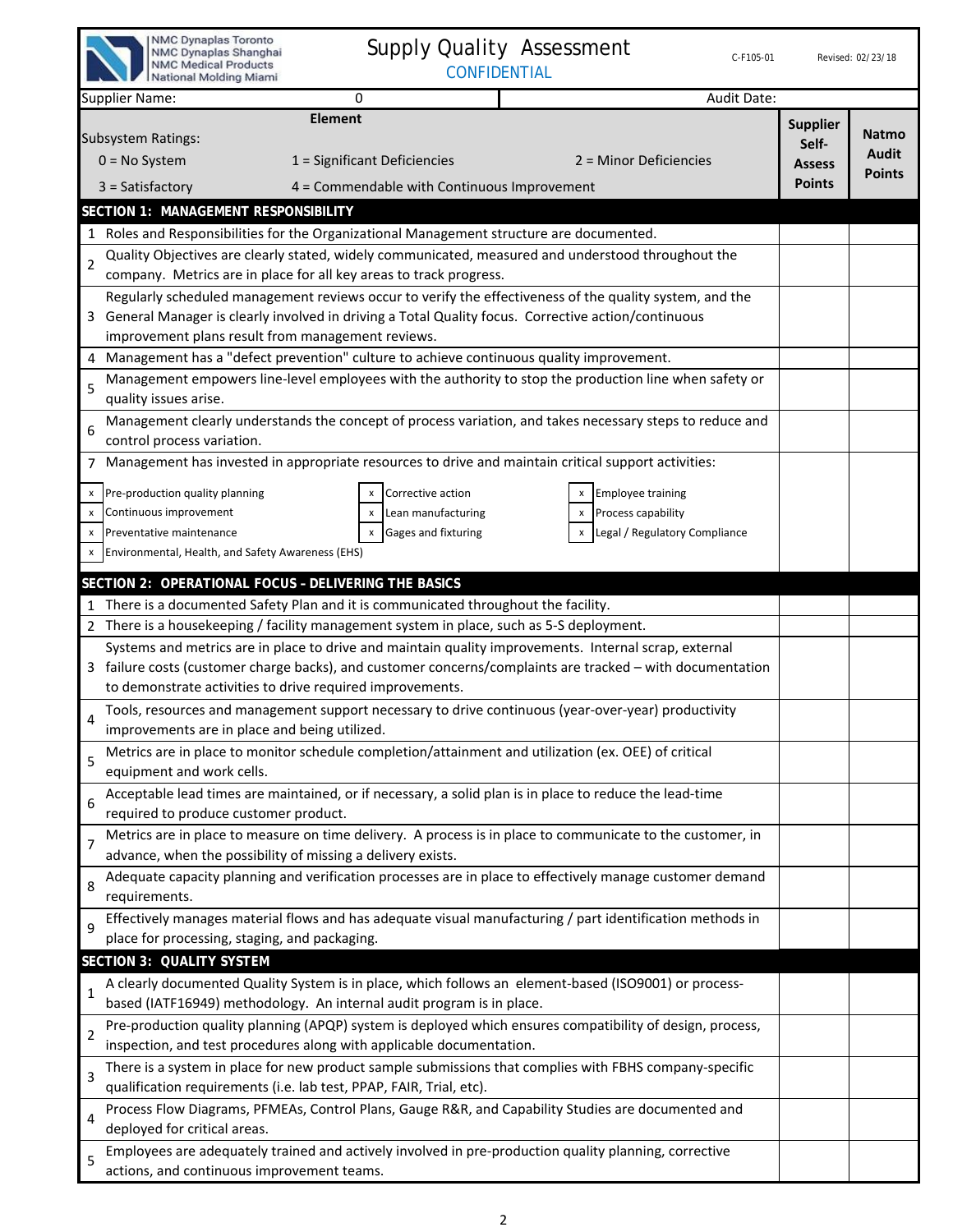|                | NMC Dynaplas Toronto<br><b>Supply Quality Assessment</b><br>NMC Dynaplas Shanghai<br>C-F105-01<br><b>NMC Medical Products</b><br><b>CONFIDENTIAL</b><br>National Molding Miami                                                                                                                                                      |                                                            | Revised: 02/23/18               |
|----------------|-------------------------------------------------------------------------------------------------------------------------------------------------------------------------------------------------------------------------------------------------------------------------------------------------------------------------------------|------------------------------------------------------------|---------------------------------|
|                | Audit Date:<br><b>Supplier Name:</b><br>0                                                                                                                                                                                                                                                                                           | 01/00/00                                                   |                                 |
|                | <b>Element</b><br>Subsystem Ratings:<br>$0 = No System$<br>1 = Significant Deficiencies<br>2 = Minor Deficiencies<br>$3 = Satisfactory$<br>4 = Commendable with Continuous Improvement                                                                                                                                              | <b>Supplier</b><br>Self-<br><b>Assess</b><br><b>Points</b> | Natmo<br>Audit<br><b>Points</b> |
|                | SECTION 3: QUALITY SYSTEM - continued                                                                                                                                                                                                                                                                                               |                                                            |                                 |
|                | A formal system exists to manage change in the business, including notifying the customer of process,<br>6 tooling, equipment, location, and material changes. Customer approval is required before change is<br>implemented.<br>Quality records are controlled and adequate to verify conformance to specification, conformance to |                                                            |                                 |
| $\overline{7}$ | operating (SOS / SOP) procedures, and provide problem-solving evidence.                                                                                                                                                                                                                                                             |                                                            |                                 |
| 8              | Necessary tools, infrastructure, and working conditions exist to properly promote an environment that is<br>conducive to quality improvement.<br>SECTION 4: PURCHASING                                                                                                                                                              |                                                            |                                 |
|                | 1 A formal supplier rating / evaluation program is used when making sourcing decisions.                                                                                                                                                                                                                                             |                                                            |                                 |
|                | All purchased materials / items have adequately specified requirements, with appropriate revision level                                                                                                                                                                                                                             |                                                            |                                 |
| $\overline{2}$ | details; and there is clear evidence that they are being enforced.                                                                                                                                                                                                                                                                  |                                                            |                                 |
| $\overline{3}$ | An effective supplier 'certification' program is used that includes quality, price, delivery, and service<br>measurables.                                                                                                                                                                                                           |                                                            |                                 |
|                | 4 An effective material quality improvement program is deployed that includes sub-suppliers.                                                                                                                                                                                                                                        |                                                            |                                 |
|                | A system is in place to ensure that the company is notified before supplier process, tooling, equipment,<br>5 material, or location changes occur. Sourcing, Supplier Quality, and Engineering approval is required prior to<br>the change being implemented.                                                                       |                                                            |                                 |
| 6              | Purchased material is labeled, controlled, and adequate traceability exists.                                                                                                                                                                                                                                                        |                                                            |                                 |
| $\overline{7}$ | Adequate product auditing at the sub-supplier (tier 2) is implemented and documented or receiving                                                                                                                                                                                                                                   |                                                            |                                 |
|                | inspection process is deployed for key characteristics.                                                                                                                                                                                                                                                                             |                                                            |                                 |
|                | SECTION 5: PROCESS CONTROLS AND INSPECTION                                                                                                                                                                                                                                                                                          |                                                            |                                 |
| $\mathbf{1}$   | Detailed Control Plans exist with clearly identified process control steps, reaction plans, and critical<br>parameters (or limits) are identified.                                                                                                                                                                                  |                                                            |                                 |
| 2              | Control Plans are complete for all critical processes, current, easily accessible, and followed.                                                                                                                                                                                                                                    |                                                            |                                 |
| 3              | Product critical to quality (CTQ) characteristics and in-process inspection & testing requirements have been<br>clearly identified and documented.                                                                                                                                                                                  |                                                            |                                 |
| 4              | A method exists at the supplier for identifying and controlling key process steps or elements that affect<br>critical to quality (CTQ) product characteristics.                                                                                                                                                                     |                                                            |                                 |
| 5              | SOPs, SOSs, or work instructions are complete for all critical production operations, visible, and accessible to<br>employees within the appropriate working areas. These documents are followed.                                                                                                                                   |                                                            |                                 |
| 6              | SOPs, SOSs, or work instructions are complete (as required) detailing correct procedures for machine startup<br>and shutdown, as well as proper adjustments of tooling. Procedures are followed.                                                                                                                                    |                                                            |                                 |
|                | Setup and operating parameters (or limits) are documented and monitored during production runs. For<br>7 example, setup piece checks are completed and periodic sample audits are conducted for critical dimensional<br>requirements. Signoffs are required.                                                                        |                                                            |                                 |
| 8              | Critical tooling (dies, molds, fixtures, etc.) are verified prior to use and maintained appropriately. A<br>documented tooling PM program is deployed.                                                                                                                                                                              |                                                            |                                 |
| 9              | Critical / special characteristics are measured throughout the process using appropriate, calibrated<br>measuring equipment that is maintained in a documented metrology system. Records of these<br>measurements are also retained.                                                                                                |                                                            |                                 |
| 10             | All employees have the authority and are expected to initiate line stoppage and/or take appropriate<br>containment action when suspect defective material is identified.                                                                                                                                                            |                                                            |                                 |
| 11             | Adequate lighting conditions exist for all critical work areas, inspection areas, auditing stations, and aesthetic<br>review areas (for example, color-review rooms) as required.                                                                                                                                                   |                                                            |                                 |
| 12             | Statistical Process Control (SPC) methods are employed on appropriate manufacturing processes to minimize<br>the variability of critical product (CTQ) characteristics.                                                                                                                                                             |                                                            |                                 |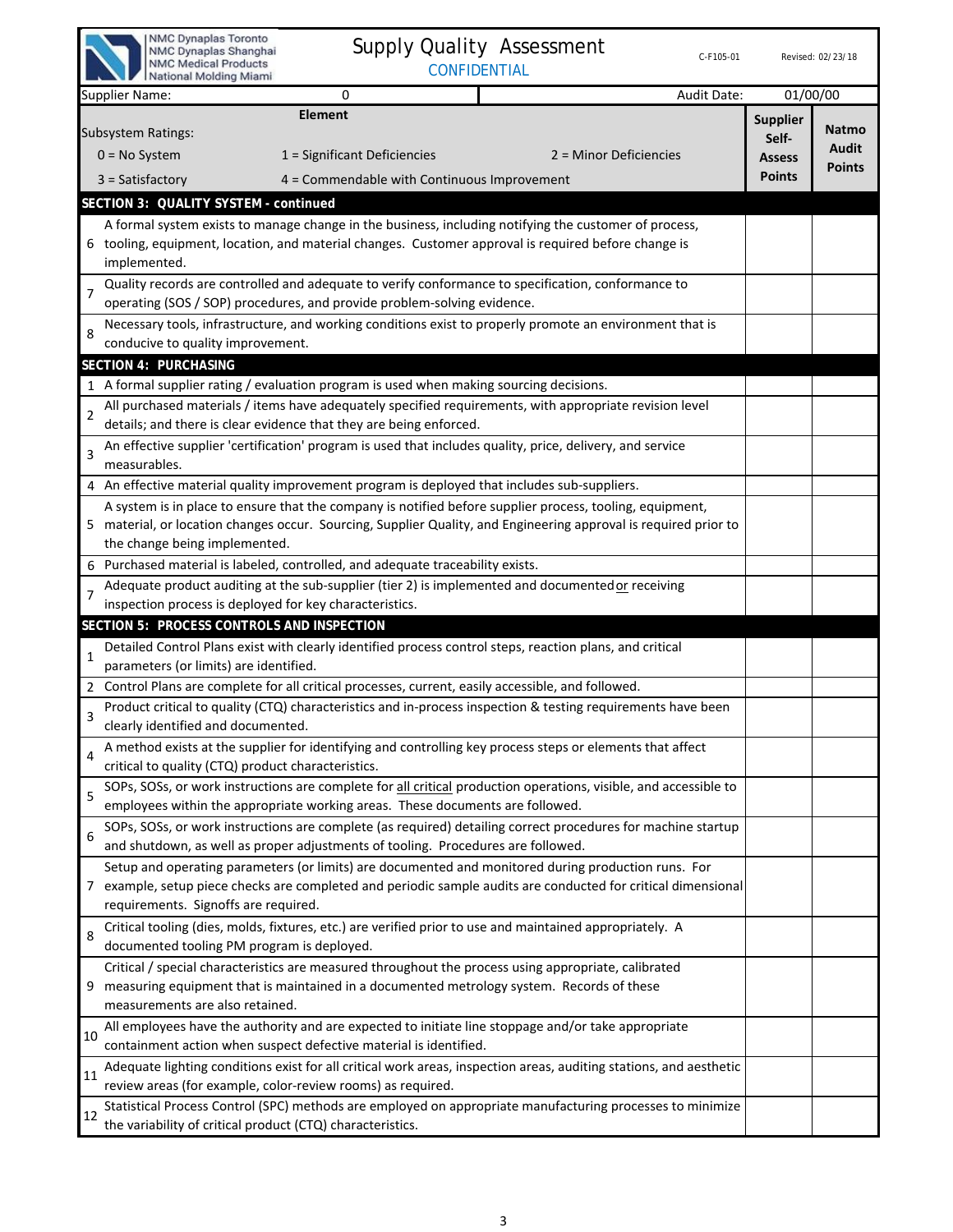| NMC Dynaplas Toronto<br>NMC Dynaplas Shanghai<br><b>NMC Medical Products</b><br>National Molding Miami |                                                                                                      | <b>Supply Quality Assessment</b><br><b>CONFIDENTIAL</b>                                                                                                                                                                    | C-F105-01   |                                                            | Revised: 02/23/18                      |
|--------------------------------------------------------------------------------------------------------|------------------------------------------------------------------------------------------------------|----------------------------------------------------------------------------------------------------------------------------------------------------------------------------------------------------------------------------|-------------|------------------------------------------------------------|----------------------------------------|
| Supplier Name:                                                                                         | 0                                                                                                    |                                                                                                                                                                                                                            | Audit Date: | 01/00/00                                                   |                                        |
| <b>Subsystem Ratings:</b><br>$0 = No$ System<br>$3 = Satisfactory$                                     | <b>Element</b><br>1 = Significant Deficiencies<br>4 = Commendable with Continuous Improvement        | 2 = Minor Deficiencies                                                                                                                                                                                                     |             | <b>Supplier</b><br>Self-<br><b>Assess</b><br><b>Points</b> | <b>Natmo</b><br>Audit<br><b>Points</b> |
| SECTION 6: CONTROL OF MEASURING AND TEST EQUIPMENT                                                     |                                                                                                      |                                                                                                                                                                                                                            |             |                                                            |                                        |
| 1                                                                                                      |                                                                                                      | A documented and effective metrology system is deployed including; identification & location, calibration<br>intervals, traceability, calibration method/equipment, visual confirmation, and adequately trained personnel. |             |                                                            |                                        |
| $\overline{2}$                                                                                         | reproducibility studies) to determine stability, acceptability, and capability.                      | Gages, measurement tools, and test equipment are statistically evaluated (using gage repeatability &                                                                                                                       |             |                                                            |                                        |
| 3<br>to assure conformance to requirements.                                                            |                                                                                                      | Quality measurement and control equipment, including tools and fixtures used for inspection, are sufficient                                                                                                                |             |                                                            |                                        |
| equipment, and product affected is included in this process.                                           | 4 equipment is found to be suspect or out of calibration. Steps for proper consideration of process, | A process is in place, with a clearly defined course of action, in the event that measuring and/or monitoring                                                                                                              |             |                                                            |                                        |
| SECTION 7: CONTROL OF NONCONFORMING PRODUCT                                                            |                                                                                                      |                                                                                                                                                                                                                            |             |                                                            |                                        |
| not reach customer facilities.                                                                         |                                                                                                      | Suspected non-conforming product is adequately identified to prevent further use and moved out of the<br>1 normal process flow. Product identification of non-conforming material is adequate to ensure that it does       |             |                                                            |                                        |
| $\overline{2}$                                                                                         | quality standards prior to re-introduction into the value stream.                                    | Suspected non-conforming product is reviewed by qualified associate(s) and validated for conformance to                                                                                                                    |             |                                                            |                                        |
| $\overline{3}$                                                                                         | requirements, but does not meet all documented specification requirements.                           | Formal customer (deviation) approval is required for any product that meets form, fit, and function                                                                                                                        |             |                                                            |                                        |
| 4<br>tags, forms, and reports.                                                                         |                                                                                                      | Steps for dealing with non-conforming materials are established in documented procedures with examples of                                                                                                                  |             |                                                            |                                        |
|                                                                                                        | 5 Adequate steps are taken to prevent recurrence of non-conformity.                                  |                                                                                                                                                                                                                            |             |                                                            |                                        |
| SECTION 8: CORRECTIVE AND PREVENTATIVE ACTION                                                          |                                                                                                      |                                                                                                                                                                                                                            |             |                                                            |                                        |
| $\mathbf{1}$<br>internal problems and complaints.                                                      |                                                                                                      | A formal corrective action system is deployed to ensure effective closure and follow-up of both customer and                                                                                                               |             |                                                            |                                        |
| $\overline{2}$<br>corrective/preventative action is implemented.                                       |                                                                                                      | An effective containment process is in place to protect the customer until root cause is determined and                                                                                                                    |             |                                                            |                                        |
|                                                                                                        | effectiveness of corrective action(s) in addressing the root cause(s) of a problem.                  | The corrective action process includes evidence that closed-loop activities are taking place to validate the                                                                                                               |             |                                                            |                                        |
| Corrective actions are completed in a timely manner.                                                   |                                                                                                      |                                                                                                                                                                                                                            |             |                                                            |                                        |
| 5                                                                                                      | to ensure that the desired results are achieved on a sustained basis.                                | When corrective and preventive measures are implemented, controls are verified and monitored as required                                                                                                                   |             |                                                            |                                        |
| 6                                                                                                      | manufacturing and test processes, control plans, specifications, training documents, etc.            | Permanent changes that result from corrective action(s) are recorded in work instructions, SOSs, SOPs,                                                                                                                     |             |                                                            |                                        |
| 7                                                                                                      | The corrective and preventative action process is system based, not 'people' focused.                |                                                                                                                                                                                                                            |             |                                                            |                                        |
| SECTION 9: QUALITY MANUALS AND DOCUMENT CONTROL                                                        |                                                                                                      |                                                                                                                                                                                                                            |             |                                                            |                                        |
|                                                                                                        | The supplier has a Quality Manual that is easily accessible to all employees.                        |                                                                                                                                                                                                                            |             |                                                            |                                        |
|                                                                                                        | The supplier maintains a master list to avoid the use of invalid or obsolete documents.              |                                                                                                                                                                                                                            |             |                                                            |                                        |
| 3                                                                                                      |                                                                                                      | There is a system or process in place to train employees to follow SOPs, SOSs, or work instructions.                                                                                                                       |             |                                                            |                                        |
|                                                                                                        |                                                                                                      | The Quality Manual, SOPs, SOSs, work instructions, inspection & testing documents, specifications, etc. are<br>maintained in a formal document control system that manages updating of documents and ensures that only     |             |                                                            |                                        |
|                                                                                                        | the current revision of a controlled document is available to users.                                 | Document change procedures ensure that key users are informed of changes and their feedback is                                                                                                                             |             |                                                            |                                        |
| 5<br>considered before changes are made.                                                               | Process audits (i.e. LPAs) are deployed to verify compliance to SOPs, SOSs, or work instructions.    |                                                                                                                                                                                                                            |             |                                                            |                                        |
| SECTION 10: HANDLING, STORAGE, PACKAGING, & DELIVERY                                                   |                                                                                                      |                                                                                                                                                                                                                            |             |                                                            |                                        |
| 1                                                                                                      | Work In Progress (WIP) is adequately identified, labeled, and stored.                                |                                                                                                                                                                                                                            |             |                                                            |                                        |
| 2                                                                                                      | Packaging is adequate to withstand environmental extremes and prevent damage.                        |                                                                                                                                                                                                                            |             |                                                            |                                        |
| 3<br>and receiving personnel at the customer location.                                                 |                                                                                                      | Final finished packaging is labeled to ensure accurate selection and identification by warehouse employees                                                                                                                 |             |                                                            |                                        |
|                                                                                                        | Product with limited shelf life has been indentified, documented, and is effectively managed.        |                                                                                                                                                                                                                            |             |                                                            |                                        |
|                                                                                                        | FIFO inventory management practices are used throughout the supplier's facility.                     |                                                                                                                                                                                                                            |             |                                                            |                                        |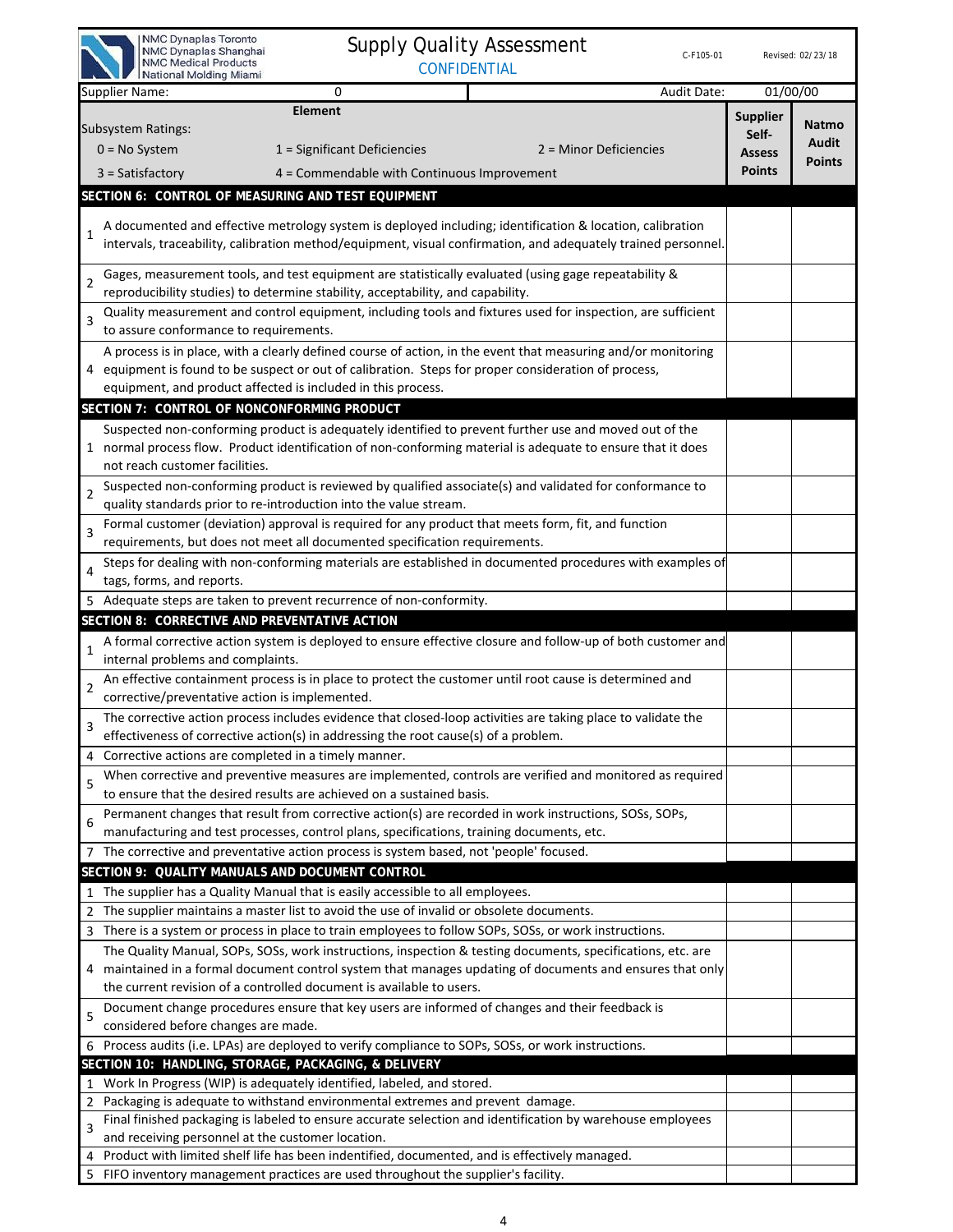|                | Supply Quality Assessment                                                                                              | C-F105-01<br>Revised:    |
|----------------|------------------------------------------------------------------------------------------------------------------------|--------------------------|
|                | NMC Dynaplas Toronto<br>NMC Dynaplas Shanghai<br>NMC Medical Products<br>National Molding Miami<br><b>CONFIDENTIAL</b> | 02/23/18                 |
|                | $\overline{0}$                                                                                                         | 01/00/00                 |
| <b>Audit</b>   | <b>Objective Evidence / Comments:</b>                                                                                  | <b>Corrective Action</b> |
| <b>Section</b> | Complete for Scored Items in Sections 1-10                                                                             | <b>Required?</b>         |
|                |                                                                                                                        |                          |
|                |                                                                                                                        |                          |
|                |                                                                                                                        |                          |
|                |                                                                                                                        |                          |
|                |                                                                                                                        |                          |
|                |                                                                                                                        |                          |
|                |                                                                                                                        |                          |
|                |                                                                                                                        |                          |
|                |                                                                                                                        |                          |
|                |                                                                                                                        |                          |
|                |                                                                                                                        |                          |
|                |                                                                                                                        |                          |
|                |                                                                                                                        |                          |
|                |                                                                                                                        |                          |
|                |                                                                                                                        |                          |
|                |                                                                                                                        |                          |
|                |                                                                                                                        |                          |
|                |                                                                                                                        |                          |
|                |                                                                                                                        |                          |
|                |                                                                                                                        |                          |
|                |                                                                                                                        |                          |
|                |                                                                                                                        |                          |
|                |                                                                                                                        |                          |
|                |                                                                                                                        |                          |
|                |                                                                                                                        |                          |
|                |                                                                                                                        |                          |
|                |                                                                                                                        |                          |
|                |                                                                                                                        |                          |
|                |                                                                                                                        |                          |
|                |                                                                                                                        |                          |
|                |                                                                                                                        |                          |
|                |                                                                                                                        |                          |
|                |                                                                                                                        |                          |
|                |                                                                                                                        |                          |
|                |                                                                                                                        |                          |
|                |                                                                                                                        |                          |
|                |                                                                                                                        |                          |
|                |                                                                                                                        |                          |
|                |                                                                                                                        |                          |
|                |                                                                                                                        |                          |
|                |                                                                                                                        |                          |
|                |                                                                                                                        |                          |
|                |                                                                                                                        |                          |
|                |                                                                                                                        |                          |
|                |                                                                                                                        |                          |
|                |                                                                                                                        |                          |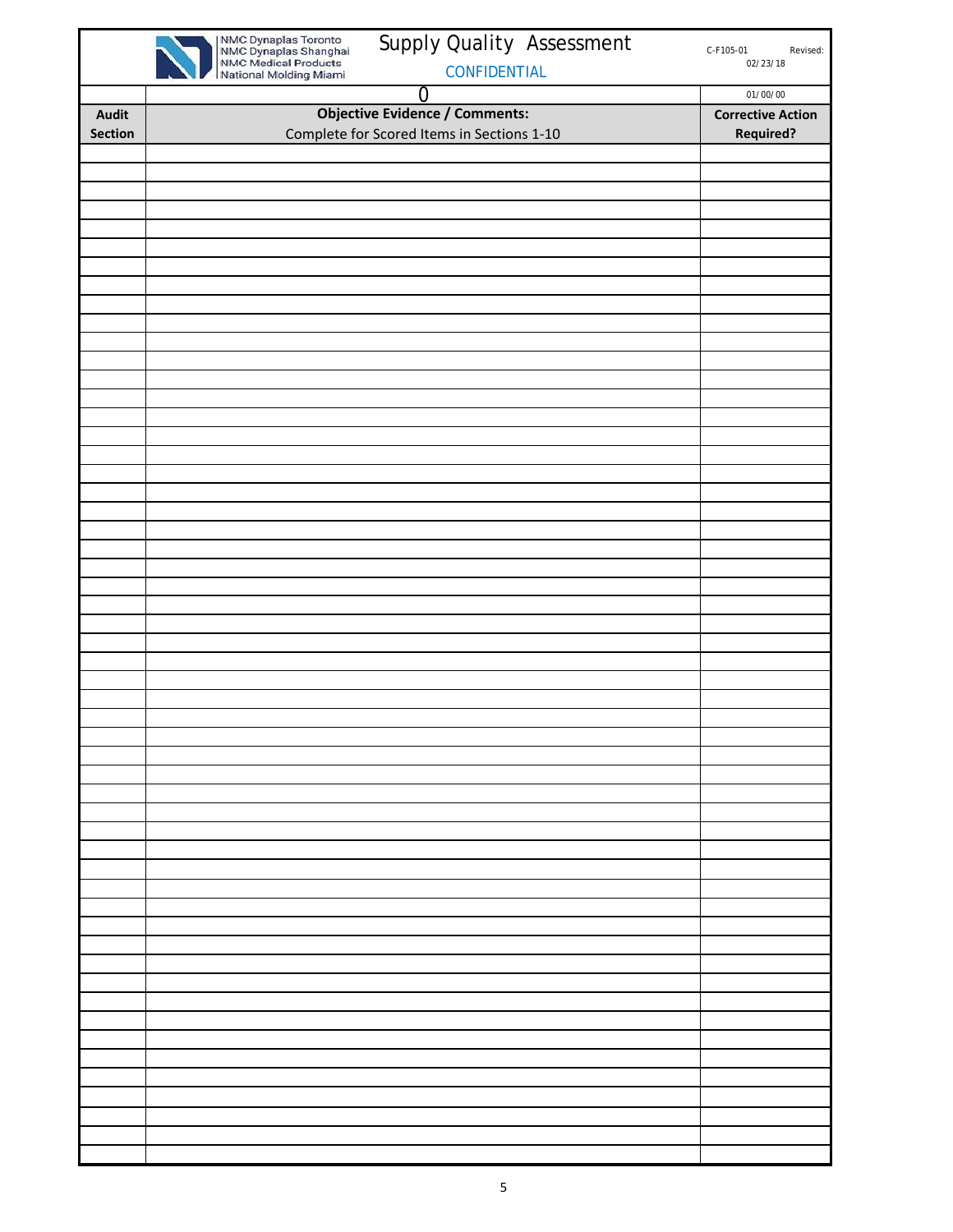| NMC Dynaplas Toronto<br>NMC Dynaplas Shanghai<br>NMC Medical Products<br>National Molding Miami | Supply Quality Assessment                         | C-F105-01<br>Revised:<br>02/23/18 |
|-------------------------------------------------------------------------------------------------|---------------------------------------------------|-----------------------------------|
|                                                                                                 | CONFIDENTIAL                                      |                                   |
|                                                                                                 | $\overline{0}$                                    | 01/00/00                          |
|                                                                                                 | <b>Other Documented Observations or Concerns:</b> | <b>Corrective Action</b>          |
|                                                                                                 |                                                   | <b>Required?</b>                  |
|                                                                                                 |                                                   |                                   |
|                                                                                                 |                                                   |                                   |
|                                                                                                 |                                                   |                                   |
|                                                                                                 |                                                   |                                   |
|                                                                                                 |                                                   |                                   |
|                                                                                                 |                                                   |                                   |
|                                                                                                 |                                                   |                                   |
|                                                                                                 |                                                   |                                   |
|                                                                                                 |                                                   |                                   |
|                                                                                                 |                                                   |                                   |
|                                                                                                 |                                                   |                                   |
|                                                                                                 |                                                   |                                   |
|                                                                                                 |                                                   |                                   |
|                                                                                                 |                                                   |                                   |
|                                                                                                 |                                                   |                                   |
|                                                                                                 |                                                   |                                   |
|                                                                                                 |                                                   |                                   |
|                                                                                                 |                                                   |                                   |
|                                                                                                 |                                                   |                                   |
|                                                                                                 |                                                   |                                   |
|                                                                                                 |                                                   |                                   |
|                                                                                                 |                                                   |                                   |
|                                                                                                 |                                                   |                                   |
|                                                                                                 |                                                   |                                   |
|                                                                                                 |                                                   |                                   |
|                                                                                                 |                                                   |                                   |
|                                                                                                 |                                                   |                                   |
|                                                                                                 |                                                   |                                   |
|                                                                                                 |                                                   |                                   |
|                                                                                                 |                                                   |                                   |
|                                                                                                 |                                                   |                                   |
|                                                                                                 |                                                   |                                   |
|                                                                                                 |                                                   |                                   |
|                                                                                                 |                                                   |                                   |
|                                                                                                 |                                                   |                                   |
|                                                                                                 |                                                   |                                   |
|                                                                                                 |                                                   |                                   |
|                                                                                                 |                                                   |                                   |
|                                                                                                 |                                                   |                                   |
|                                                                                                 |                                                   |                                   |
|                                                                                                 |                                                   |                                   |
|                                                                                                 |                                                   |                                   |
|                                                                                                 |                                                   |                                   |
|                                                                                                 |                                                   |                                   |
|                                                                                                 |                                                   |                                   |
|                                                                                                 |                                                   |                                   |
|                                                                                                 |                                                   |                                   |
|                                                                                                 |                                                   |                                   |
|                                                                                                 |                                                   |                                   |
|                                                                                                 |                                                   |                                   |
|                                                                                                 |                                                   |                                   |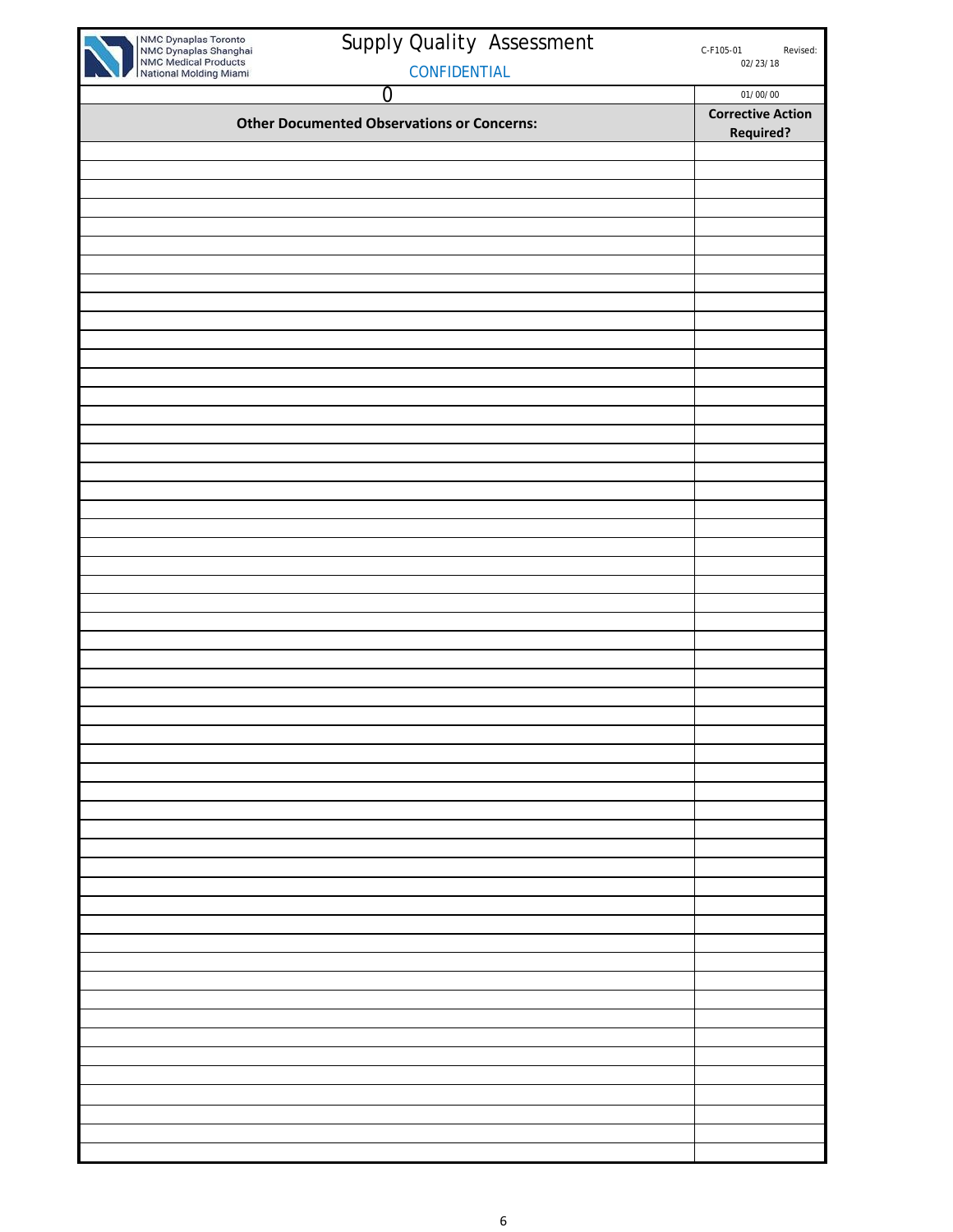

## Supply Quality Assessment CONFIDENTIAL

| Supplier Name:                                            | 0                         |                                            |                                                            | Audit Date: |                                           | 01/00/00 |                                         |
|-----------------------------------------------------------|---------------------------|--------------------------------------------|------------------------------------------------------------|-------------|-------------------------------------------|----------|-----------------------------------------|
|                                                           |                           | <b>Audit Summary</b>                       |                                                            |             |                                           |          |                                         |
|                                                           | <b>Assessment Section</b> |                                            | <b>Supplier Self-</b><br>Assessment<br><b>Total Points</b> |             | <b>Natmo Audit</b><br><b>Total Points</b> |          | <b>Total</b><br><b>Available Points</b> |
| 1. Management Responsibility                              |                           |                                            | 0                                                          | 0%          | 0                                         | 0%       | 28                                      |
| 2. Operational Focus - Delivering the Basics              |                           |                                            | 0                                                          | 0%          | 0                                         | 0%       | 36                                      |
| 3. Quality System                                         |                           |                                            | 0                                                          | 0%          | 0                                         | 0%       | 32                                      |
| 4. Purchasing                                             |                           |                                            | 0                                                          | 0%          | 0                                         | 0%       | 28                                      |
| 5. Process Controls and Inspection                        |                           |                                            | 0                                                          | 0%          | 0                                         | 0%       | 48                                      |
| 6. Control of Measuring and Test Equipment                |                           |                                            | 0                                                          | 0%          | 0                                         | 0%       | 16                                      |
| 7. Control of Nonconforming Product                       |                           |                                            | 0                                                          | 0%          | 0                                         | 0%       | 20                                      |
| 8. Corrective and Preventative Action                     |                           |                                            | 0                                                          | 0%          | 0                                         | 0%       | 28                                      |
| 9. Quality Manuals and Document Control                   |                           |                                            | 0                                                          | 0%          | 0                                         | 0%       | 24                                      |
| 10. Handling, Storage, Packaging, & Delivery              |                           |                                            | 0                                                          | 0%          | 0                                         | 0%       | 20                                      |
| <b>TOTAL SCORE</b>                                        |                           |                                            | 0                                                          | 0%          | 0                                         | 0%       | 280                                     |
| Department<br>Quality (required)<br>Operations (required) | Name                      |                                            | <b>Position</b>                                            |             |                                           |          | Date                                    |
|                                                           |                           |                                            |                                                            |             |                                           |          |                                         |
|                                                           |                           |                                            |                                                            |             |                                           |          |                                         |
| <b>Department</b>                                         | Name                      | <b>FBHS Management Team</b>                | Position                                                   |             |                                           |          | Date                                    |
| <b>Supply Quality (required)</b>                          |                           |                                            |                                                            |             |                                           |          |                                         |
|                                                           |                           |                                            |                                                            |             |                                           |          |                                         |
|                                                           |                           |                                            |                                                            |             |                                           |          |                                         |
|                                                           |                           |                                            |                                                            |             |                                           |          |                                         |
|                                                           |                           |                                            |                                                            |             |                                           |          |                                         |
|                                                           |                           | FBHS Final Approval of Supplier Assessment |                                                            |             |                                           |          |                                         |
|                                                           |                           |                                            | Level 5: System Excellence (252 - 280)                     |             |                                           |          |                                         |
| Lead Assessor / Supplier Quality Engineer (required)      |                           | Level 4:                                   | System Maturity (196 - 251)                                |             |                                           |          |                                         |
|                                                           |                           | Level 3:                                   | System Development (126 - 195)                             |             |                                           |          |                                         |
|                                                           |                           |                                            | Level 2: System Awareness (70 - 125)                       |             |                                           |          |                                         |
| V.P / Director of Supply Quality (required)               |                           |                                            | Level 1: System Unfamiliarity (0 - 69)                     |             |                                           |          |                                         |